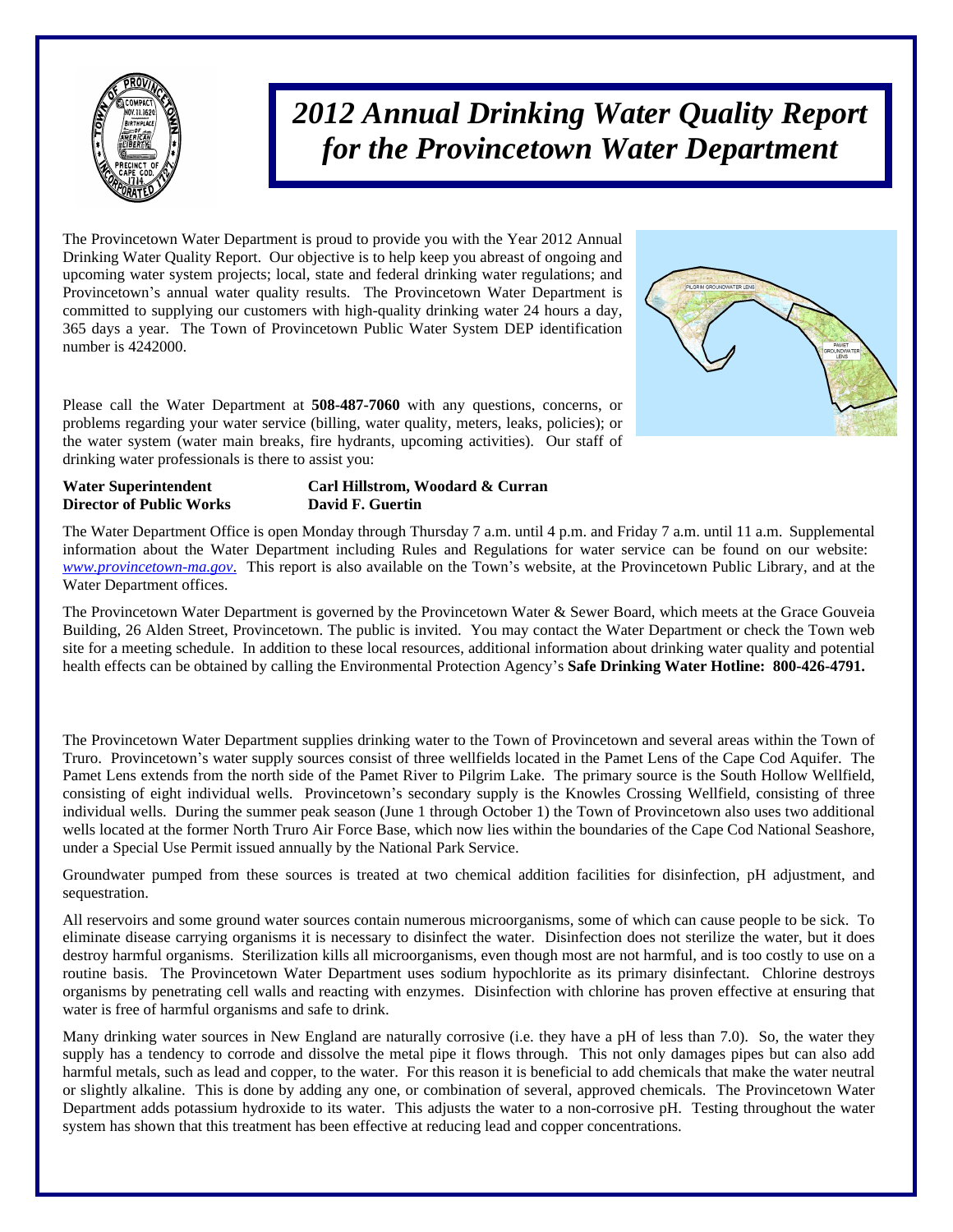Iron and manganese are often present in groundwater at levels that can discolor the water, or cause it to take on unpleasant odors or tastes. Even though the water may still be safe to drink, treatment is often desirable. Treatment consists of adding a polyphosphate to the water. This results in a chemical reaction, known as sequestration, which prevents the iron and manganese from forming nuisance particles.

All chemicals used for disinfection, pH adjustment, and sequestration are approved by one of the following organizations: National Sanitation Foundation (Now known as NSF International), or UL, both accredited by the American National Standards Institute (ANSI). Chemicals also have to meet performance standards established by the American Water Works Association.

Treated water from the wellfields is pumped into the water distribution network and delivered through a 12-inch transmission main traveling from South Hollow Road and along Shore Road in North Truro to the Provincetown town line. The water distribution system is made up of approximately 38 miles of pipe of varying size between 16-inches and 6-inches in diameter. The water distribution system also includes two water storage tanks: the Mt. Gilboa tank in the east end of Provincetown which has a capacity of approximately 2.7 million gallons; and the Winslow Street tank located adjacent to Veteran's Memorial School which has a capacity of 3.8 million gallons. Together these water storage tanks provide water during peak hourly water demands and for fire protection.

A cross-connection is an existing or potential connection through which drinking water could be contaminated or polluted due to a backflow or backsiphonage. Regulations are specific as to the water supplier's and water user's responsibilities regarding crossconnection protection. The water supplier has the responsibility to prevent contamination of the water system from the source to the user's connection, and the user is responsible for keeping contaminants out of the water system from their connection. Common cross-connections are heating, cooling, fire protection, and irrigation systems. Garden hoses are a common source of cross-connection at our homes as they are often contaminated with soaps, cleaning chemicals, fertilizers, pool water, etc. The Provincetown Water Department recommends the installation of backflow prevention devices, such as a low cost hose bib vacuum breaker, for all inside and outside hose connections. You can purchase this at a hardware store or plumbing supply store.

The Provincetown Water Department maintains a DEP-approved cross-connection program whereby all industrial, commercial, and institutional premises are surveyed for cross-connections and, when identified, mandates their elimination or the installation of appropriate cross-connection control device(s). For more information regarding cross-connection control, contact Carl Hillstrom at the Provincetown Water Department.

The Source Water Assessment and Protection (SWAP) program assesses the susceptibility of public water supplies to potential contamination by microbiological pathogens and chemicals. A susceptibility ranking of high was assigned to this system using information collected by the DEP. Pesticide storage and use, gas stations, junk yards and salvage yards, military facilities, and underground storage tanks were identified as sources of potentially significant contamination located within the source water areas. For more information, contact Carl Hillstrom. The complete SWAP report is available at the Water Department Office, 26 Alden Street or on the website *<http://www.mass.gov/dep/water/drinking/4242000.pdf>*.

The sources of drinking water **(**both tap water and bottled water**)** include rivers, lakes, streams, ponds, reservoirs, springs, and wells. As water travels over the surface of the land or through the ground, it dissolves naturally occurring minerals, and in some cases, radioactive material, and can pick up substances resulting from the presence of animals or from human activity.

Contaminants that may be present in source water include: **Microbial Contaminants**, such as viruses, and bacteria, that may come from sewage treatment plants, septic systems, agricultural livestock operations, and wildlife. **Pesticides and Herbicides**, which may come from a variety of sources such as agriculture, urban stormwater runoff, and residential uses. **Inorganic Contaminants**, such as salts and metals, which can be naturally-occurring or result from urban stormwater runoff, industrial, or domestic wastewater discharges, oil and gas production, mining, or farming. **Organic Chemical Contaminants**, including synthetic and volatile organic chemicals, which are by-products of industrial processes and petroleum production, and can also come from gas stations, urban stormwater runoff, and septic systems. **Radioactive Contaminants,** which can be naturally occurring or be the result of oil and gas production and mining activities.

**In order to ensure that tap water is safe** to drink, the Department and EPA prescribe regulations that limit the amount of certain contaminants in water provided by public water systems. The Food and Drug Administration (FDA) and the Massachusetts Department of Public Health regulations establish limits for contaminants in bottled water that must provide the same protection for public health.

**Drinking water, including bottled water,** may reasonably be expected to contain at least small amounts of some contaminants. The presence of contaminants does not necessarily indicate that water poses a health risk. More information about contaminants and potential health effects can be obtained by calling the EPA's Safe Drinking Water Hotline (800-426-4791).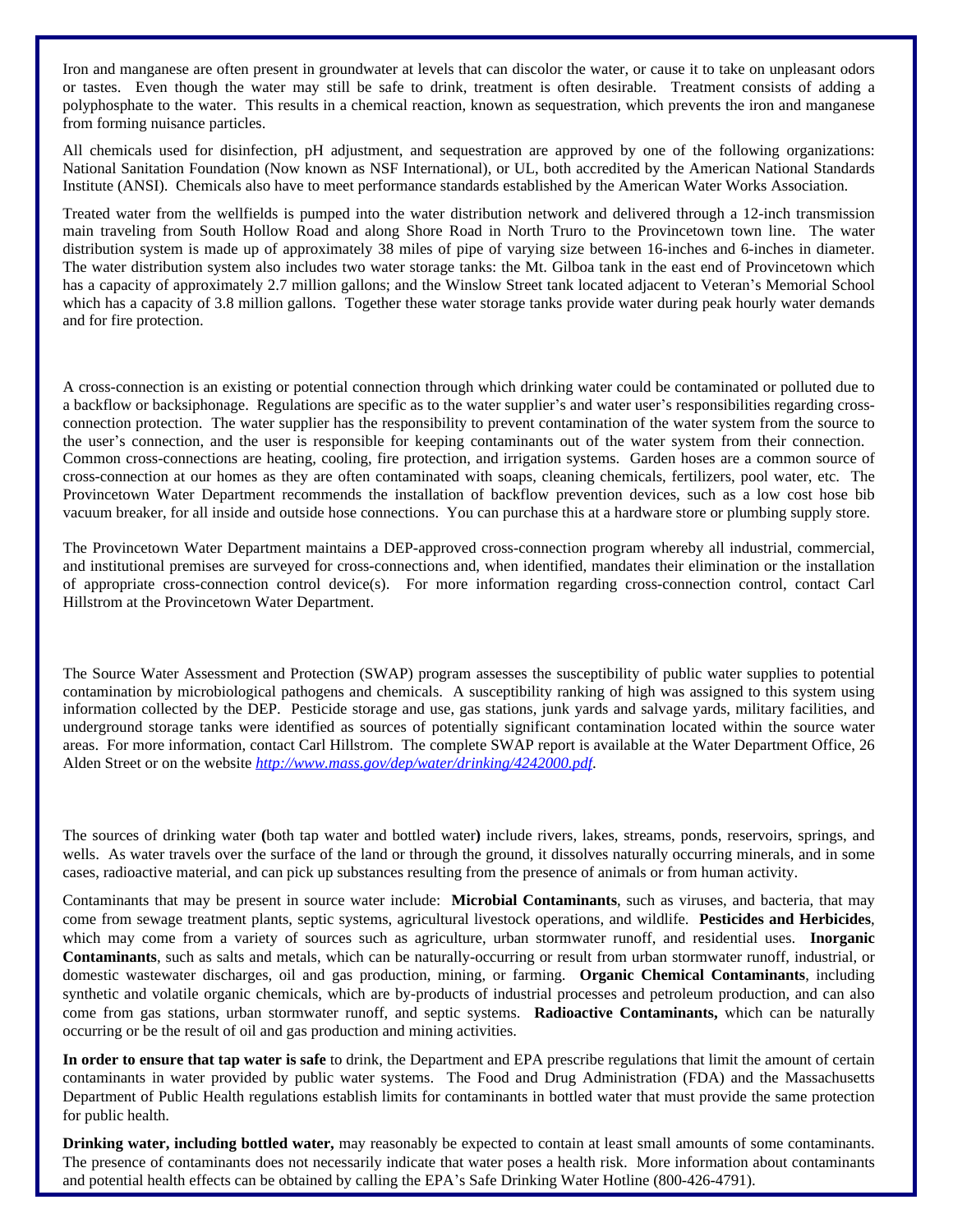**Some people may be more vulnerable** to contaminants in drinking water than the general population. Immuno-compromised persons such as persons with cancer undergoing chemotherapy, persons who have undergone organ transplants, people with HIV/AIDS or other immune system disorders, some elderly, and infants can be particularly at risk from infections. These people should seek advice about drinking water from their health care providers. EPA/Centers for Disease Control and Prevention (CDC) guidelines on appropriate means to lessen the risk of infection by *Cryptosporidium* and other microbial contaminates are available from the Safe Drinking Water Hotline (800-426-4791); Web page [www.epa.gov/safewater\)](http://www.epa.gov/safewater) or the Massachusetts DEP (Southeast Regional office 508-946-2700; Web page [www.state.ma.us/dep\)](http://www.state.ma.us/dep).

**If present, elevated levels of lead can cause serious health problems,** especially for pregnant women and young children. Lead in drinking water is primarily from materials and components associated with service lines and home plumbing. The Provincetown Water Department is responsible for providing high quality drinking water, but cannot control the variety of materials used in plumbing components. When your water is sitting for several hours, you can minimize the potential for lead exposure by flushing your tap for 30 seconds to 2 minutes before using water for drinking or cooking. If you are concerned about lead in your water, you may wish to have your water tested. Information on lead in drinking water, testing methods, and steps you can take to minimize exposure is available from the Safe Drinking Water Hotline or at [www.epa.gov/safewater/lead.](http://www.epa.gov/safewater/lead)

The Water Department is committed to providing our customers with the highest quality drinking water that meets or exceeds Mass DEP drinking water standards and performs regular sampling (monthly or more frequently) throughout the distribution system to monitor water quality. Over the course of the year the Water Department performs over 1,000 water quality analyses, testing for more than 120 different contaminants, to ensure that our water meets these standards.

The following table lists all the drinking water contaminants that were detected during the 2012 calendar year or during the most recent sampling period within the past five years. These were the only contaminants detected in all the monitoring required by the state. The presence of these contaminants in the water does not necessarily indicate that the water poses a health risk. Unless otherwise noted, the data presented in this table is from testing done from January 1 through December 31, 2012. The state requires us to monitor for certain contaminants less than once per year because the concentrations of these contaminants are not expected to vary significantly from year to year. Some of the data, though representative of the water quality, is more than one year old.

| Contaminant<br>(units) | Date(s)<br>Sampled | <b>MCL</b>                                                                             | MCLG | <b>Highest Level</b><br><b>Detected</b>    | Range of<br><b>Detection</b> | <b>Typical Source(s) of</b><br>Contaminant | Violatio<br>n Y/N |
|------------------------|--------------------|----------------------------------------------------------------------------------------|------|--------------------------------------------|------------------------------|--------------------------------------------|-------------------|
| Coliform Bacteria      | Monthly            | One positive<br>monthly sample<br>for systems that<br>collect less than<br>40 samples. |      | Present in 1 sample<br>out of 30 in August | $0 - 1$                      | Naturally present in<br>the environment    | N                 |

## **Regulated Contaminants**

Radium 226 & 228

(pCi/l)

| <b>Inorganic Contaminants</b> |                    |                                     |                              |            |             |                                                                                                                                 |                   |  |  |
|-------------------------------|--------------------|-------------------------------------|------------------------------|------------|-------------|---------------------------------------------------------------------------------------------------------------------------------|-------------------|--|--|
| Contaminant<br>(units)        | Date(s)<br>Sampled | Highest<br>Level<br><b>Detected</b> | Range of<br><b>Detection</b> | <b>MCL</b> | <b>MCLG</b> | <b>Typical Source(s) of</b><br>Contaminant                                                                                      | Violatio<br>n Y/N |  |  |
| Nitrate (ppm)                 | 2012               | 0.68                                | $0.39 - 0.68$                | 10         |             | Run-off from fertilizer; leaching<br>from septic tanks; sewage;                                                                 | N                 |  |  |
| Barium (ppm)                  | 2012               | 0.006                               | $0.005 -$<br>0.006           | ◠          |             | erosion of natural deposits<br>Discharge of drilling wastes;<br>Discharge from metal refineries;<br>Erosion of natural deposits | N                 |  |  |

# **Microbial Contaminants**

#### **Organic Chemical Contaminants**

| Contaminant<br>(units)                       | Date(s)<br>Sample<br>a | <b>Highest</b><br>Level<br><b>Detected</b> | Range of<br><b>Detection</b> | <b>MCL</b>                      | <b>MCLG</b> | <b>Typical Source(s) of</b><br>Contaminant | <b>Violatio</b><br>n Y/N |
|----------------------------------------------|------------------------|--------------------------------------------|------------------------------|---------------------------------|-------------|--------------------------------------------|--------------------------|
| Tetrachloroethylene                          | 2011                   | 1.5                                        | $0.78 - 1.5$                 | 5                               |             | Leaching from vinyl lined                  | N                        |
| (ppb)                                        |                        |                                            |                              |                                 |             | asbestos cement pipe                       |                          |
|                                              |                        |                                            |                              | <b>Radioactive Contaminants</b> |             |                                            |                          |
| Radioactive<br><b>Contaminants</b>           | Date(s)<br>Sample      | <b>Highest</b><br>Level<br><b>Detected</b> | Range of<br><b>Detection</b> | <b>MCL</b>                      | <b>MCLG</b> | <b>Typical Source(s) of</b><br>Contaminant | <b>Violatio</b><br>n Y/N |
| Gross Alpha Activity<br>(pC <sub>i</sub> /I) | 2012                   | 1.66                                       | $-0.29 - 1.66$               | 15                              | ი           | Erosion of natural deposits                | N                        |

2012 0.31 0.24 - 0.31 5 0 Erosion of natural deposits N